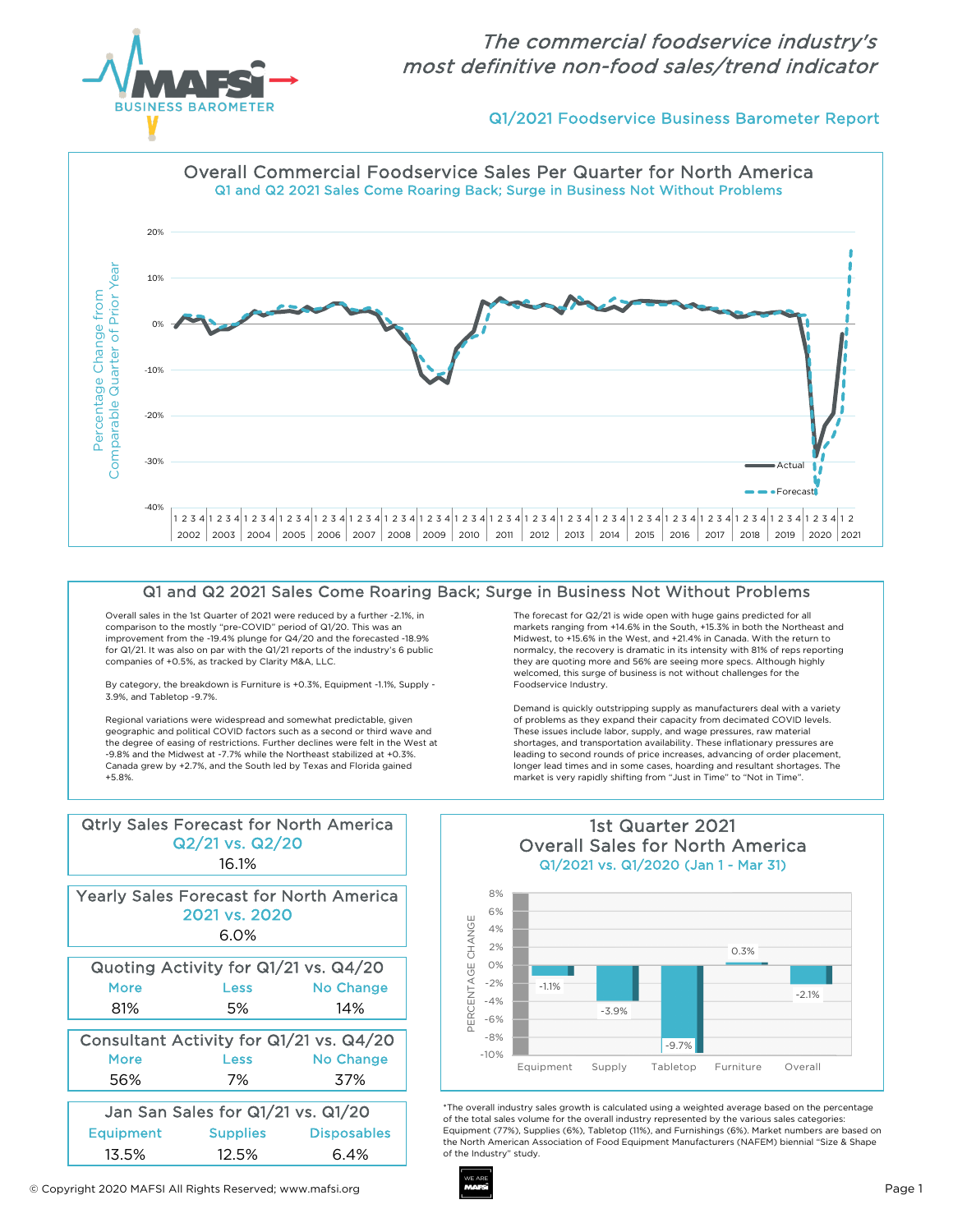

## Q1/2021 Foodservice Business Barometer Report



Eventually, this surge of business will level off as supply and demand rebalance. The population is shifting from California and New York to Texas and Florida which are long-term trends. Add to this, the activity reported by Clarity M&A, LLC, at the dealer, rep, and for sure, the manufacturer levels, we are certainly in for some dynamic and unprecedented times ahead.

Executive Summary written by Michael R. Posternak, PBAC & Associates LTD. Eastchester, NY mp@pbacrep.com.

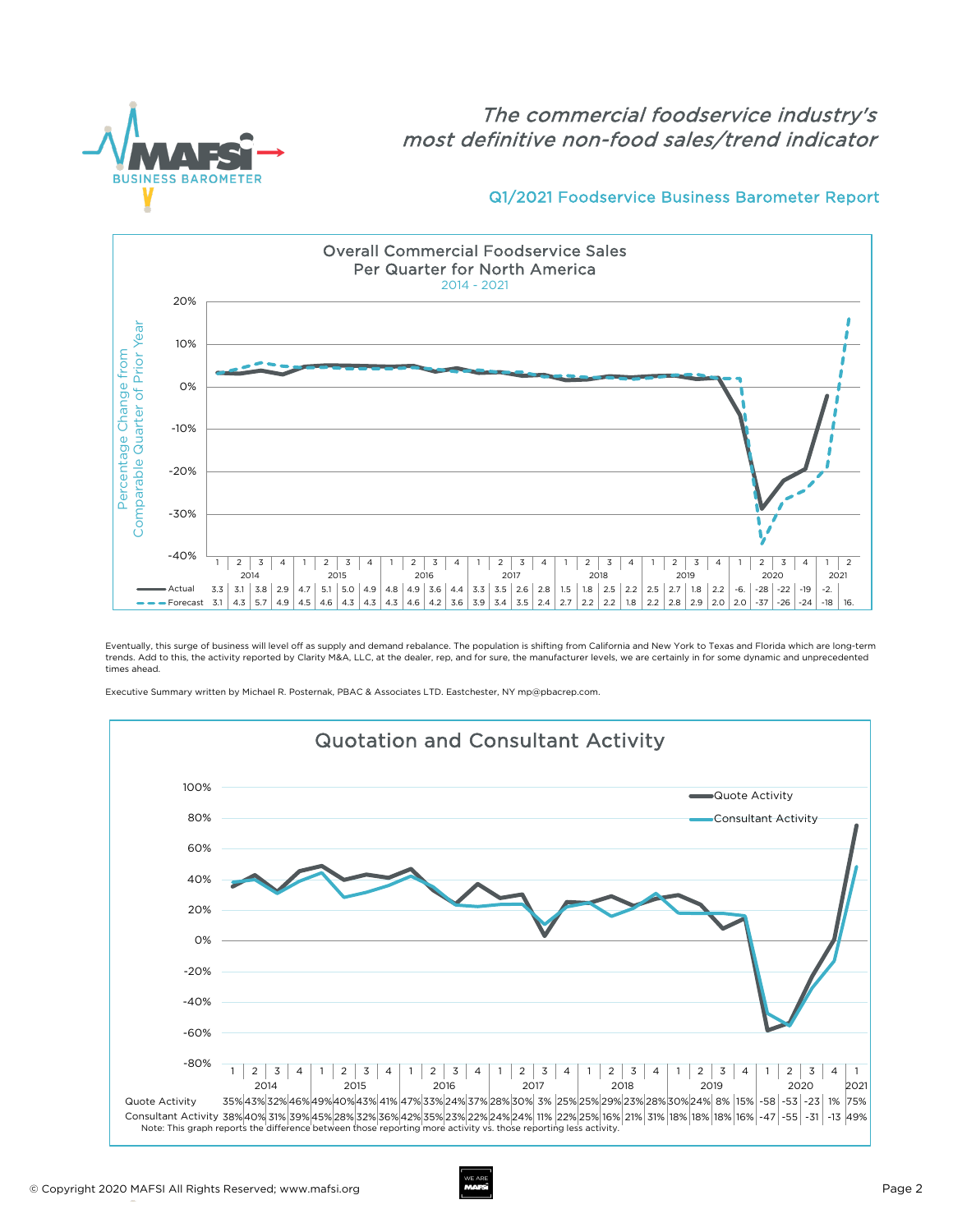

## Q1/2021 Foodservice Business Barometer Report



## 1st Quarter 2021 compared to 1st Quarter 2020 (Jan 1 - Mar 31) 1st Quarter 2021 Sales Percentage Change by Region









### NORTHEAST includes the states:

CT, DC, DE, MA, MD, ME, NH, NJ, NY, PA, RI, VA, VT

#### SOUTH includes the states:

AL, AR, FL, GA, LA, MS, NC, OK, SC, TN, TX

### MIDWEST includes the states:

IA, IL, IN, KS, KY, MI, MN, MO, ND, NE, OH, W. PA, SD, WI, WV

#### WEST includes the states:

AK, AZ, CA, CO, HI, ID, MT, OR, NM, NV, UT, WA, WY

#### CANADA includes all provinces and territories in Canada.

\*The overall industry sales growth is calculated using a weighted average based on the percentage of the total sales volume for the overall industry represented by the various sales categories: Equipment (77%), Supplies (7%), Tabletop (10%), and Furnishings (6%). Market numbers are based on the North American Association of Food Equipment Manufacturers (NAFEM) biennial "Size & Shape of the Industry" study.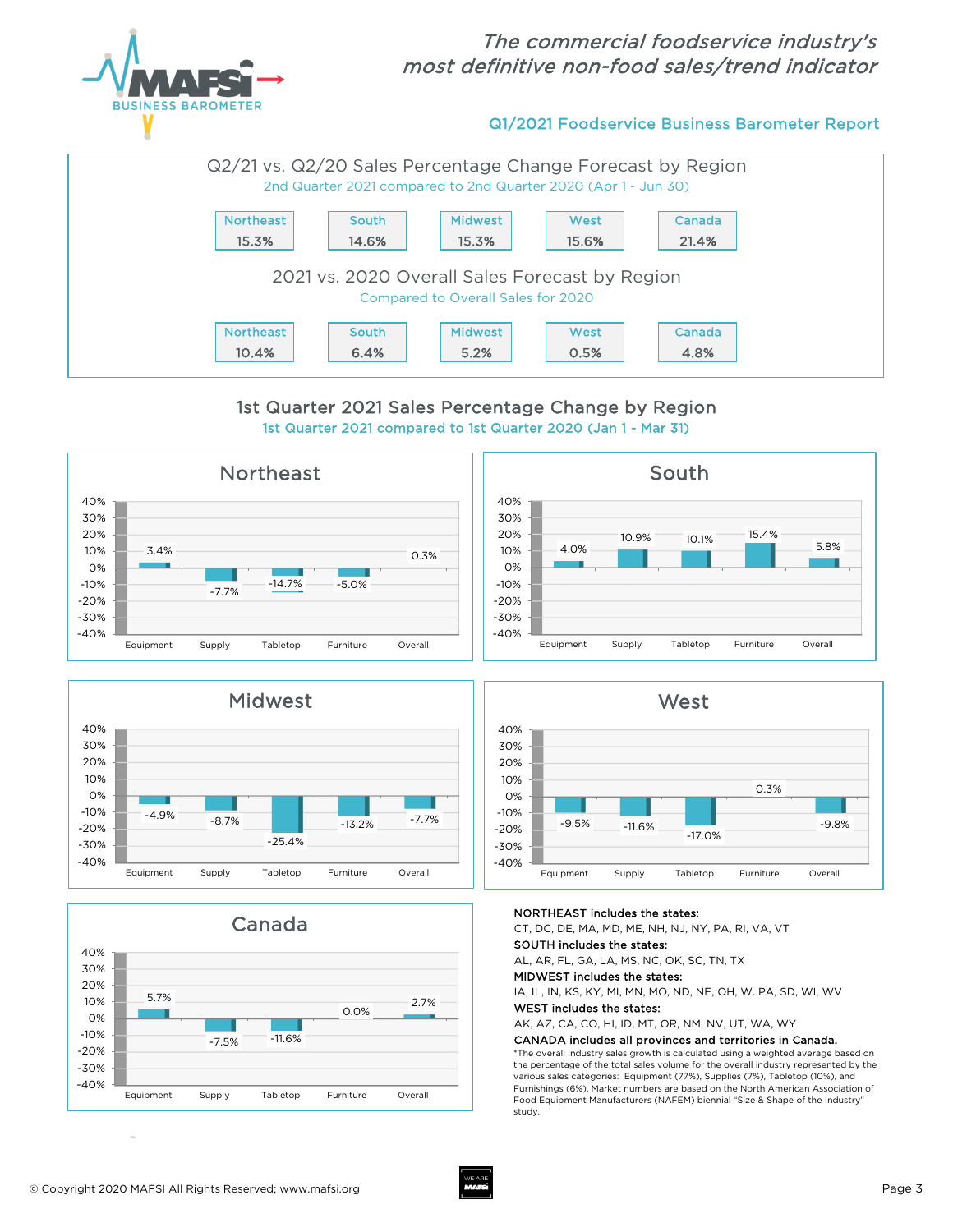

## Q1/2021 Foodservice Business Barometer Report



# Equipment Sub-Categories Sales Percent Change by Region 1st Quarter 2021 compared to 1st Quarter 2020 (Jan 1 - Mar 31)









CT, DC, DE, MA, MD, ME, NH, NJ, NY, PA, RI, VA, VT

### SOUTH includes the states:

AL, AR, FL, GA, LA, MS, NC, OK, SC, TN, TX

### MIDWEST includes the states:

IA, IL, IN, KS, KY, MI, MN, MO, ND, NE, OH, W. PA, SD, WI, WV WEST includes the states:

AK, AZ, CA, CO, HI, ID, MT, OR, NM, NV, UT, WA, WY

& Shape of the Industry" study. Ventilation not weighted.

CANADA includes all provinces and territories in Canada. \*The equipment sub-category sales growth is calculated using a weighted average based on the percentage of the equipment sub-category sales volume represented by the various sales categories: Primary Cooking (25%), Refrigeration/Ice Machines (32%), Storage/Handling (9%), Serving (16%), Food Prep (7%), Warewashing (11%) from the (NAFEM) biennial "Size

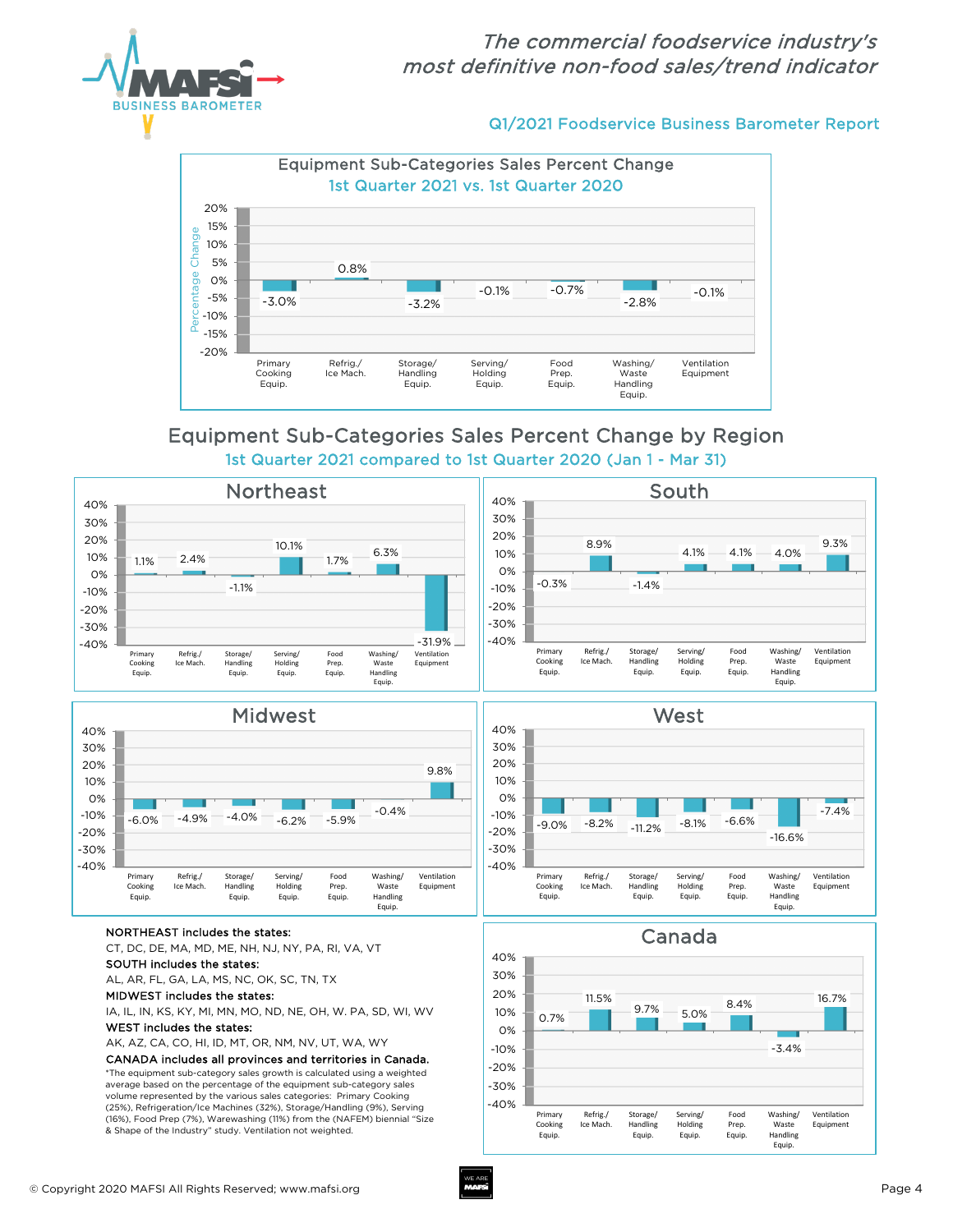PLEASE NOTE: The Business Barometer Report is compiled for the exclusive use of the participating companies and MAFSI members. Oral or written disclosure or publication of the confidential aggregate report, in whole or in part, by the participating companies or MAFSI staff to anyone other than authorized participating companies is expressly prohibited.



# Business Barometer Category Product List

| <b>MAIN CATEGORIES</b>                                                                                                                                        |                                                                                                                                                                                                                                                                                                                                                                                                                                       |  |  |  |
|---------------------------------------------------------------------------------------------------------------------------------------------------------------|---------------------------------------------------------------------------------------------------------------------------------------------------------------------------------------------------------------------------------------------------------------------------------------------------------------------------------------------------------------------------------------------------------------------------------------|--|--|--|
| Equipment<br>Please note: as of Q315, "Thermometers and<br>Temperature Monitoring Devices" (previously in<br>Food Preparation Equipment) are now in Supplies. | Food Preparation Equipment, Janitorial & Sanitation Equipment, Primary Cooking Equipment,<br>Refrigeration & Ice Machines, Serving & Holding Equipment, Storage & Handling Equipment, Ventilation,<br>Warewashing, Waste Handling Equipment                                                                                                                                                                                           |  |  |  |
| Supplies<br>Please note: as of Q315, "Menu and Message<br>Boards" (previously calculated in Supplies) are<br>now in Furniture.                                | Barware, Bakeware, Bins, Bus/Tote Boxes, Buckets (Ice & Wine), Buffetware, Can Openers, Chef<br>Apparel/Shoes, Cleaning Tools, Colanders, Cookware/Pans/Pots, Cutting Boards, Knives/Cutlery<br>Blocks/Sharpeners, Mixing Bowls, Storage Containers, Thermometers/Temperature Measurement/Food<br>Safety, Textiles (Kitchen), Utensils/Tools (Kitchen)                                                                                |  |  |  |
| Tabletop                                                                                                                                                      | Baskets, Beverage Pitchers/Servers, Candle Holders/Lamps, Candle & Chafing Fuel, Carafes/Decanters,<br>Chafers, Covers, Dinnerware, Drinkware, Flatware, Glassware/Stemware, Linens (Napkins &<br>Tablecloths/Covers), Menu Covers, Salt & Pepper Shakers, Serving Bowls/Plates, Servingware, Trays,<br><b>Tray Stands</b>                                                                                                            |  |  |  |
| Furniture                                                                                                                                                     | Bars (Stationary & Mobile), Benches, Booths, Cabinets (Decor), Chairs, Coat Racks, Drive -Thru/Pass-<br>Thru Windows, Heaters (Patio/Outdoor), Hostess Stands, Menu/Message Boards, Railings & Railings<br>Fittings, Signs/Signage, Stools, Tables, Table Bases, Table Tops, Umbrellas                                                                                                                                                |  |  |  |
| <b>SUB-CATEGORIES</b>                                                                                                                                         |                                                                                                                                                                                                                                                                                                                                                                                                                                       |  |  |  |
| Primary Cooking Equipment                                                                                                                                     | Braising Pans, Broilers, Charbroilers, Cook-Chill Systems, Fryers, Griddles, Grills, Hot Dog Grills/Rollers,<br>Microwaves, Oil Filtration Systems, Ovens, Panini Grills, Pasta Cookers, Ranges, Rice Cookers, Smokers,<br>Steam Jacketed Kettles, Steamers, Tilting Skillets, Toasters, Waffle Bakers/Crepe Equipment                                                                                                                |  |  |  |
| Refrigeration & Ice Machines                                                                                                                                  | Air Curtains, Blast Chillers, Compressors, Condensers & Evaporators, Coolers, Doors (Walk-In/Insulated),<br>Drop-In Pan Chillers, Freezers, Ice Cream Cabinets, Ice Machines, Refrigeration, Slush/Smoothie<br>Machines, Soft-Serve Ice Cream/Yogurt Machines, Water Filter Systems                                                                                                                                                   |  |  |  |
| Storage & Handling Equipment                                                                                                                                  | Cabinets, Carts, Conveyor Systems, Covers, Dispensers (non-food), Dollies (Can, Dish, Rack), Food &<br>Ingredient Canisters & Containers, Hand Trucks/Utility Trucks, Meal Delivery Systems, Racks, Receiving<br>Scales, Shelving, Work Tables (Bakers, Cooks, Makeup, Prep, etc.)                                                                                                                                                    |  |  |  |
| Serving & Holding Equipment                                                                                                                                   | Beer Systems, Beverage Dispensers, Carving Stations, Coffee Equipment, Display/Merchandisers, Food<br>Dispensers, Food Shields, Heat Lamps, Kiosks/Mobile Serving Units, Salad/Food Bars, Serving/Buffet<br>Lines, Serving Carts, Soda Fountains, Soup Kettles/Servers, Steam Tables/Hot-Food Tables/Bain Marie,<br>Tea Brewers, Warmers                                                                                              |  |  |  |
| Food Preparation Equipment                                                                                                                                    | Blenders, Breaders, Bread Slicers, Choppers (Dicers, Graters, Peelers, Non-Bread Slicers), Dough<br>Preparation Equipment, Food Processors, Juice Extractors/Juicing Equipment, Meat Saws, Meat<br>Tenderizers/Marinators, Mixers, Mixer Stands & Tables, Pasta Makers, Popcorn Carts/Machines,<br>Salad/Vegetable Washers & Dryers, Scales, Slicers, Timers, Vacuum-Pack Machines                                                    |  |  |  |
| Warewashing & Waste Handling<br>Equipment<br>Please Note, as of Q416, Sanitation Equipment is<br>included under Janitorial and Sanitation<br>Equipment.       | Booster Heaters, Can & Bottle Crushers, Can Washers, Drainboards, Faucets/Spray<br>Units/Washers/Hoses, Flatware-Handling/Recovery Systems, Floor Troughs & Drains, Mats (Anti-<br>Fatigues, Bar, Rubber, etc.), Pulpers & De-Water Equipment, Racks (Warewashing/Dishwashing Racks),<br>Sinks, Tables (Dish), Warewashing/Dishwashing Machines, Waste Bins/Recycling, Waste Compactors,<br>Waste Disposal Systems                    |  |  |  |
| Ventilation                                                                                                                                                   | Appliance Connectors, Grease/Exhaust Filters, Grease Interceptors, Fire Suppression Systems/Fire<br>Extinguishers, HVAC - Exhaust Systems, Fans, Utility Distribution Systems, Ventilation & Hoods                                                                                                                                                                                                                                    |  |  |  |
| <b>Janitorial &amp; Sanitation Lines</b>                                                                                                                      |                                                                                                                                                                                                                                                                                                                                                                                                                                       |  |  |  |
| New!<br>Janitorial<br>& Sanitation Equipment                                                                                                                  | Air Blowers/Carpet Dryers, Air Filtration Equipment, Bathroom Faucets and Faucet Systems, Bathroom<br>Stall Doors, Dehumidifying Equipment, Eye Wash Stations, Pressure Washing Systems, Restroom<br>Partitions/Stalls, Floor Scrubbers, Sinks, Toilets, Toilet Flushing Systems, Urinals                                                                                                                                             |  |  |  |
| New!<br>Janitorial<br>& Sanitation Supplies                                                                                                                   | Baby Changing Stations, Brooms, Dusts Mops, etc., Brushes (Equipment Cleaning Brushes, Scouring<br>Pads, etc.), Carpet Sweepers, Vacuums, Floor & Carpet Care Products, Carts (Janitorial), Cloths<br>Microfiber, Hand Dryers, Mops, Buckets & Pails, Odor Control Chemicals & Devices, Paper Towel<br>Dispensers, Soaps and Hand Sanitizers, Soap Dispensers, Stall Storage Systems, Toilet Paper and<br><b>Sanitary Dispensers</b>  |  |  |  |
| New!<br>Disposables                                                                                                                                           | Disposable: Catering Trays and Serving Ware, Cloths Non-Woven, Concession Food Bags, Eco-Friendly<br>Cups, Bowls, Flatware, Lids and Plates, Deli Food Safety Labels, Food Trays & Lids, Foam Food Cups,<br>Bowls and Plates, Gloves, Garbage Bags, Paper Napkins, Paper Cups, Lids and Plates, Placemats<br>(Disposable), Plastic Barware, Plastic Cups, Plates and Lids, Plastic Flatware, Take-Out Containers, Trash<br>Can Liners |  |  |  |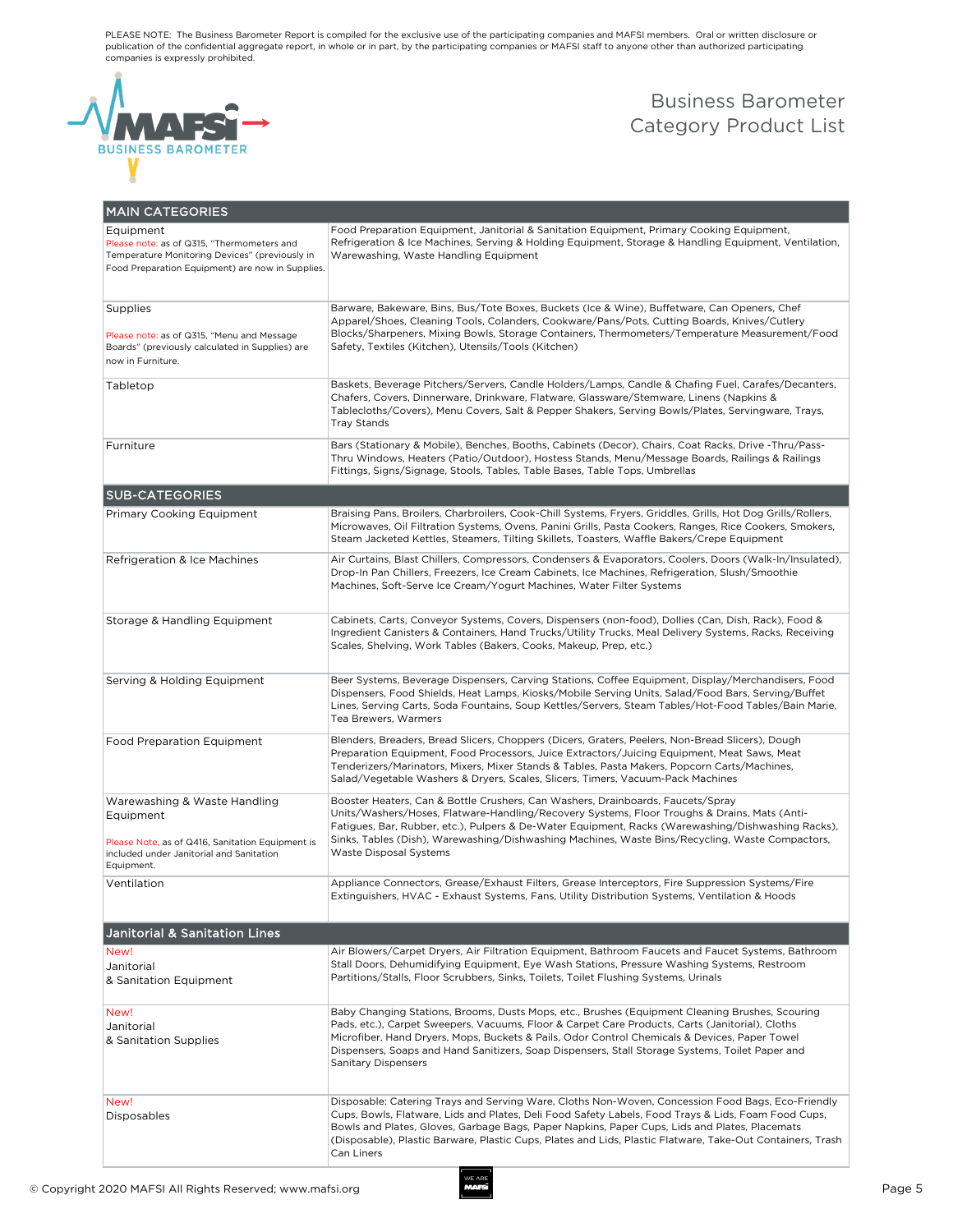© Copyright 2020 MAFSI All Rights Reserved; www.mafsi.org Page 6

J.